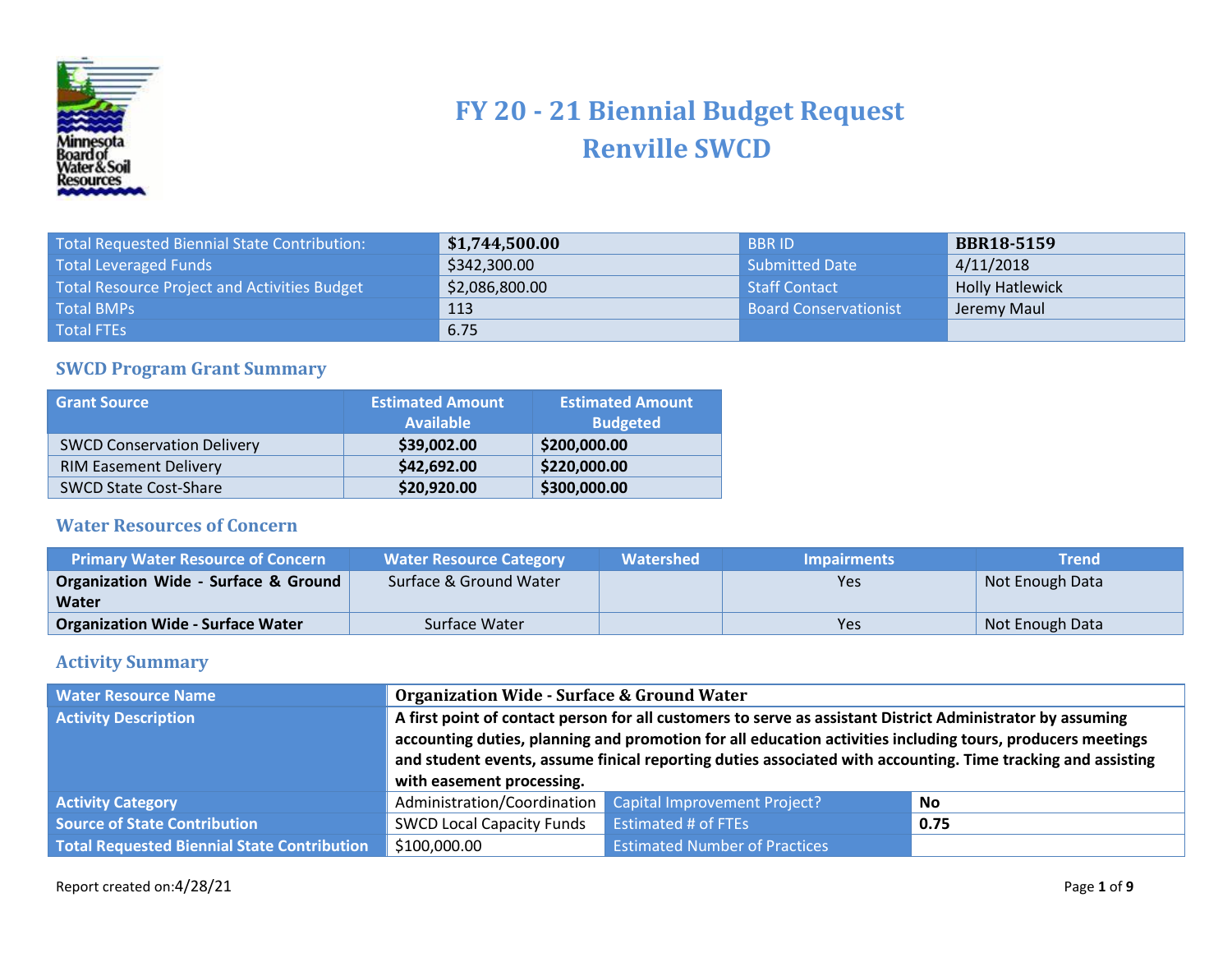| <b>Estimated Leveraged Funds</b>        | \$0.00                                                                                                     | Plan Type                       | County Comprehensive Local Water<br>Management Plan (non-metro |
|-----------------------------------------|------------------------------------------------------------------------------------------------------------|---------------------------------|----------------------------------------------------------------|
|                                         |                                                                                                            |                                 | counties only)                                                 |
| <b>Projects &amp; Activities Budget</b> | \$100,000.00                                                                                               | Action or Objective (from plan) | The SWCD has adopted the Renville                              |
|                                         |                                                                                                            |                                 | <b>County Comprehensive Plan as its</b>                        |
|                                         |                                                                                                            |                                 | long range plans. Action times                                 |
|                                         |                                                                                                            |                                 | 11, 12, 13, 16, 20, 29, 36, 45, 47, 51, 57, 61                 |
|                                         |                                                                                                            |                                 | and 69 to provided educational and                             |
|                                         | finical assistance to landowners and                                                                       |                                 |                                                                |
|                                         |                                                                                                            |                                 | the communities for the                                        |
|                                         |                                                                                                            |                                 | implementation of BMP's.                                       |
| Describe how this activity could be     | The buffer law and other regulatory changes has increased the workload demands and responsibilities of the |                                 |                                                                |
| accomplished in the biennium            | District Administrator making it necessary to hire a 3/4 time employee to assist with admin duties.        |                                 |                                                                |

| <b>Water Resource Name</b>                         | <b>Organization Wide - Surface &amp; Ground Water</b>                                                                                                                                                                                                                                                                                                     |                                                                                                                 |                                                                                                                                                                                                                                                                                 |  |
|----------------------------------------------------|-----------------------------------------------------------------------------------------------------------------------------------------------------------------------------------------------------------------------------------------------------------------------------------------------------------------------------------------------------------|-----------------------------------------------------------------------------------------------------------------|---------------------------------------------------------------------------------------------------------------------------------------------------------------------------------------------------------------------------------------------------------------------------------|--|
| <b>Activity Description</b>                        | Soil erosion management. The size and cost of conservation practices in Renville County have increased<br>therefore decreasing the number of BMP's that can be funded annually. We have the available staff & the<br>engineering assistance to work with several landowners per year on conservation practices to address soil<br>erosion on their farms. |                                                                                                                 |                                                                                                                                                                                                                                                                                 |  |
| <b>Activity Category</b>                           | <b>Agricultural Practices</b>                                                                                                                                                                                                                                                                                                                             | Capital Improvement Project?                                                                                    | <b>Yes</b>                                                                                                                                                                                                                                                                      |  |
| <b>Source of State Contribution</b>                | <b>SWCD State Cost-Share</b>                                                                                                                                                                                                                                                                                                                              | <b>Estimated # of FTEs</b>                                                                                      |                                                                                                                                                                                                                                                                                 |  |
| <b>Total Requested Biennial State Contribution</b> | \$300,000.00                                                                                                                                                                                                                                                                                                                                              | <b>Estimated Number of Practices</b>                                                                            | 8                                                                                                                                                                                                                                                                               |  |
| <b>Estimated Leveraged Funds</b>                   | \$50,000.00                                                                                                                                                                                                                                                                                                                                               | Plan Type                                                                                                       | County Comprehensive Local Water<br>Management Plan (non-metro counties<br>only)                                                                                                                                                                                                |  |
| <b>Projects &amp; Activities Budget</b>            | \$350,000.00                                                                                                                                                                                                                                                                                                                                              | Action or Objective (from plan)                                                                                 | SWCD adopted county water plan as<br>our comprehensive plan. Action steps<br>11, 12, 13, 16, 20, 29, 36, 45, 47, 51, 57, 61, 69<br>provide educational, technical and<br>financial assistance as available to<br>landowners and communities for the<br>implementation of BMP's. |  |
| Describe how this activity could be                |                                                                                                                                                                                                                                                                                                                                                           | Staff will work with landowners who either seek our assistance or have been identified by SWCD staff or partner |                                                                                                                                                                                                                                                                                 |  |
| accomplished in the biennium                       | staff as having a natural resource need.                                                                                                                                                                                                                                                                                                                  |                                                                                                                 |                                                                                                                                                                                                                                                                                 |  |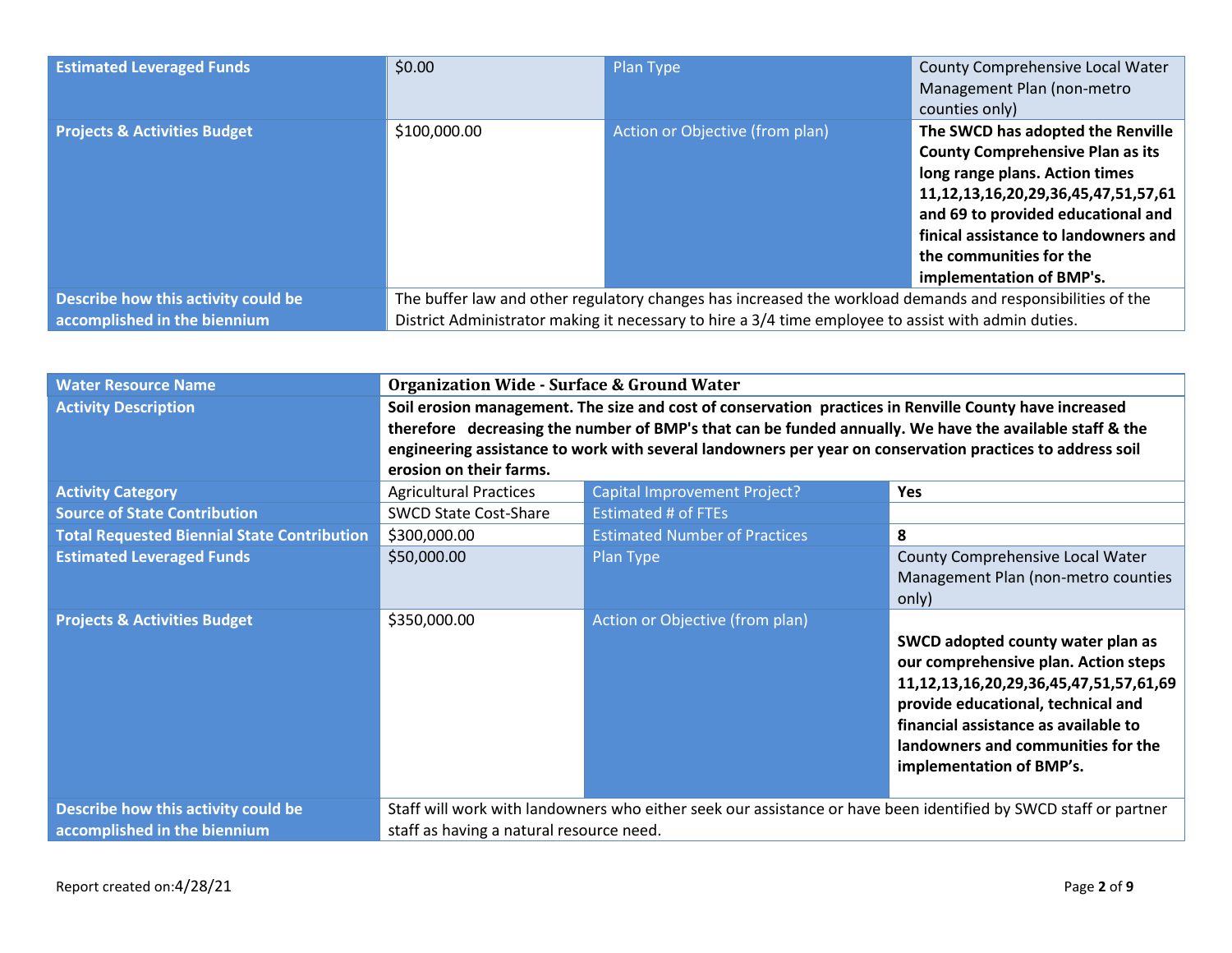| <b>Water Resource Name</b>                                          | <b>Organization Wide - Surface &amp; Ground Water</b>                                           |                                                                                                         |                                  |
|---------------------------------------------------------------------|-------------------------------------------------------------------------------------------------|---------------------------------------------------------------------------------------------------------|----------------------------------|
| <b>Activity Description</b>                                         | MDA Ag Water Quality Certification Program. Promote programs and outreach to landowners who are |                                                                                                         |                                  |
|                                                                     |                                                                                                 | currently not working with the SWCD or NRCS, along with those current customers who are interested      |                                  |
|                                                                     |                                                                                                 | additional conservation planning or certification. Program will be promoted in local newspapers, county |                                  |
|                                                                     |                                                                                                 | newsletter, social media, radio, with local ag groups and public meetings                               |                                  |
| <b>Activity Category</b>                                            | Planning and Assessment                                                                         | <b>Capital Improvement Project?</b>                                                                     | No.                              |
| <b>Source of State Contribution</b>                                 | <b>MDA Ag Water Quality</b>                                                                     | <b>Estimated # of FTEs</b>                                                                              | 0.5                              |
|                                                                     | <b>Certification Funds</b>                                                                      |                                                                                                         |                                  |
| <b>Total Requested Biennial State Contribution</b>                  | \$35,000.00                                                                                     | <b>Estimated Number of Practices</b>                                                                    |                                  |
| <b>Estimated Leveraged Funds</b>                                    | \$10,000.00                                                                                     | Plan Type                                                                                               | <b>SWCD Comprehensive Plan</b>   |
|                                                                     |                                                                                                 |                                                                                                         | (SWCDs only; if SWCD has         |
|                                                                     |                                                                                                 |                                                                                                         | adopted County                   |
|                                                                     |                                                                                                 |                                                                                                         | Comprehensive Local Water        |
|                                                                     |                                                                                                 |                                                                                                         | Mgmt. Plan, select that option)  |
| <b>Projects &amp; Activities Budget</b>                             | \$45,000.00                                                                                     | <b>Action or Objective (from plan)</b>                                                                  | The SWCD has adopted the         |
|                                                                     |                                                                                                 |                                                                                                         | <b>Renville County</b>           |
|                                                                     |                                                                                                 |                                                                                                         | <b>Comprehensive Plan as its</b> |
|                                                                     |                                                                                                 |                                                                                                         | long range plans. Action times   |
|                                                                     |                                                                                                 |                                                                                                         | p.3-7 item #13                   |
| Describe how this activity could be<br>accomplished in the biennium |                                                                                                 | Having an employee dedicated to this program will increase deliverability and aid in overall success    |                                  |

| <b>Water Resource Name</b>                         | <b>Organization Wide - Surface &amp; Ground Water</b>                                                                                                                                                                                                                                                                                                                      |                                      |                                                                                        |
|----------------------------------------------------|----------------------------------------------------------------------------------------------------------------------------------------------------------------------------------------------------------------------------------------------------------------------------------------------------------------------------------------------------------------------------|--------------------------------------|----------------------------------------------------------------------------------------|
| <b>Activity Description</b>                        | Work with landowners and operators to adopt soil health practices such as changing tillage practices to a<br>reduce till/no-till system. Local and USDA programs may be available to assist land operators technically<br>and financially. Adopting Soil Health Practices have been and will continue to be used to satisfy alternative<br>practices under the buffer law. |                                      |                                                                                        |
| <b>Activity Category</b>                           | <b>Agricultural Practices</b>                                                                                                                                                                                                                                                                                                                                              | <b>Capital Improvement Project?</b>  | <b>No</b>                                                                              |
| <b>Source of State Contribution</b>                | Watershed Based Funding                                                                                                                                                                                                                                                                                                                                                    | <b>Estimated # of FTEs</b>           |                                                                                        |
| <b>Total Requested Biennial State Contribution</b> | \$100,000.00                                                                                                                                                                                                                                                                                                                                                               | <b>Estimated Number of Practices</b> | 25                                                                                     |
| <b>Estimated Leveraged Funds</b>                   | \$50,000.00                                                                                                                                                                                                                                                                                                                                                                | Plan Type                            | County Comprehensive Local<br>Water Management Plan (non-<br>metro counties only)      |
| <b>Projects &amp; Activities Budget</b>            | \$150,000.00                                                                                                                                                                                                                                                                                                                                                               | Action or Objective (from plan)      | The SWCD has adopted the<br><b>Renville County</b><br><b>Comprehensive Plan as its</b> |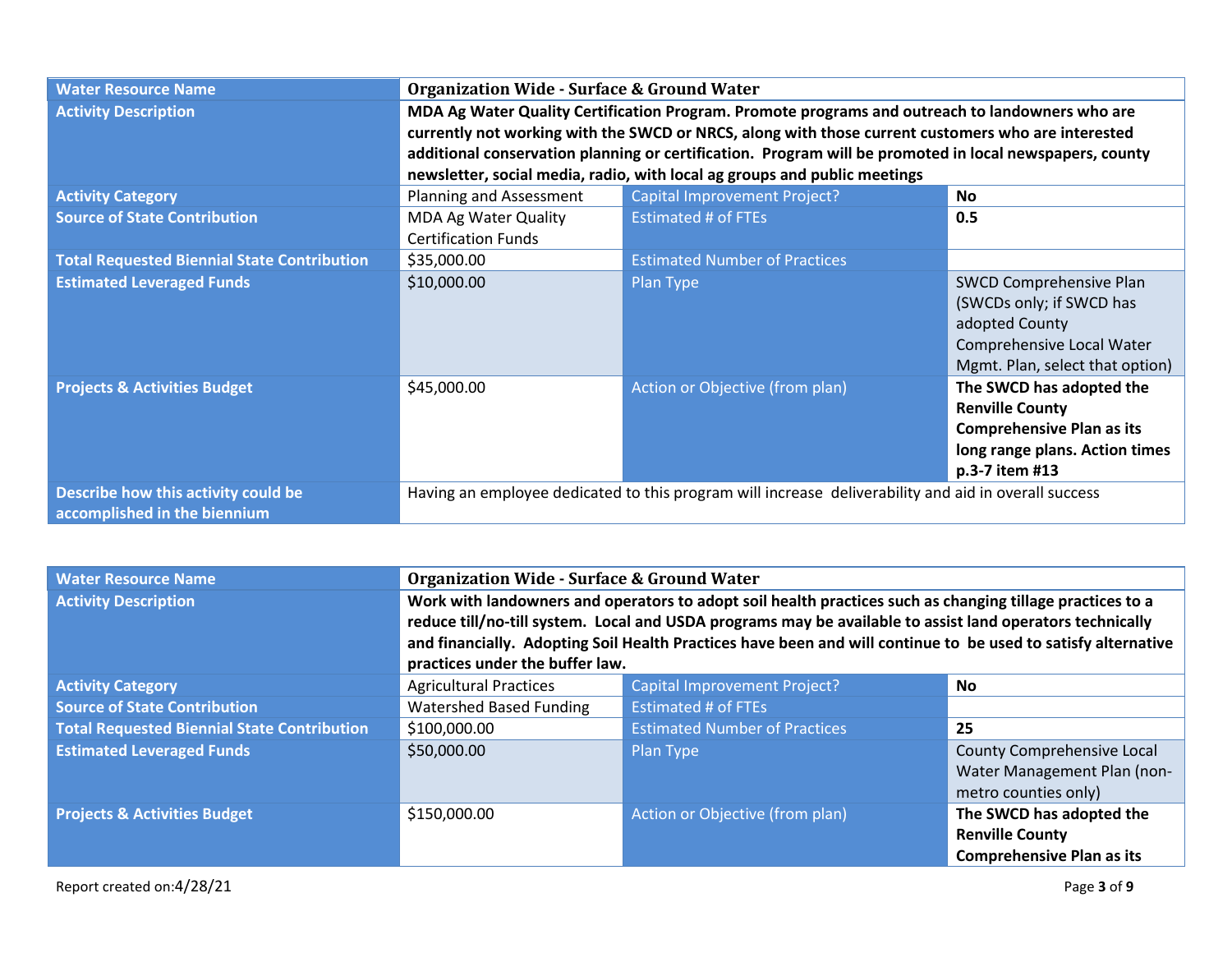|                                     |                                                                                                           |                                                                                                               | long range plans. Action times |  |
|-------------------------------------|-----------------------------------------------------------------------------------------------------------|---------------------------------------------------------------------------------------------------------------|--------------------------------|--|
|                                     |                                                                                                           |                                                                                                               | $p3-12 \# 29, 3-7, \#12$       |  |
| Describe how this activity could be |                                                                                                           | As we work with landowners on conservation planning and compliance with the Buffer law, we encourage          |                                |  |
| accomplished in the biennium        |                                                                                                           | them to look at soil health practices such as reduced tillage and cover crops. We have also collaborated with |                                |  |
|                                     | the Hawk Creek Watershed and Renville County on a local Soil Health Cost Share program that includes test |                                                                                                               |                                |  |
|                                     |                                                                                                           | plots, farm to farm learning events and face to face outreach events.                                         |                                |  |

| <b>Water Resource Name</b>                         | <b>Organization Wide - Surface &amp; Ground Water</b>                                                      |                                                                                                          |                                  |
|----------------------------------------------------|------------------------------------------------------------------------------------------------------------|----------------------------------------------------------------------------------------------------------|----------------------------------|
| <b>Activity Description</b>                        | Habitat Restoration, work with willing landowners to enroll drained wetlands, filter strips and marginal   |                                                                                                          |                                  |
|                                                    |                                                                                                            | cropland into RIM, CREP or other set-aside programs where wildlife habitat and wetlands can be restored. |                                  |
| <b>Activity Category</b>                           | Administration/Coordination                                                                                | Capital Improvement Project?                                                                             | <b>No</b>                        |
| <b>Source of State Contribution</b>                | <b>RIM Easement Delivery</b>                                                                               | <b>Estimated # of FTEs</b>                                                                               | 0.5                              |
| <b>Total Requested Biennial State Contribution</b> | \$60,000.00                                                                                                | <b>Estimated Number of Practices</b>                                                                     |                                  |
| <b>Estimated Leveraged Funds</b>                   | \$10,000.00                                                                                                | Plan Type                                                                                                | County Comprehensive Local       |
|                                                    |                                                                                                            |                                                                                                          | Water Management Plan (non-      |
|                                                    |                                                                                                            |                                                                                                          | metro counties only)             |
| <b>Projects &amp; Activities Budget</b>            | \$70,000.00                                                                                                | Action or Objective (from plan)                                                                          | The SWCD has adopted the         |
|                                                    |                                                                                                            |                                                                                                          | <b>Renville County</b>           |
|                                                    |                                                                                                            |                                                                                                          | <b>Comprehensive Plan as its</b> |
|                                                    |                                                                                                            |                                                                                                          | long range plans. Action times   |
|                                                    |                                                                                                            |                                                                                                          | wetland restoration              |
|                                                    |                                                                                                            |                                                                                                          | 13,30,39,47,49,50,68&73          |
| Describe how this activity could be                | Renville County SWCD continues to have success and willing landowners interested in enrolling in perpetual |                                                                                                          |                                  |
| accomplished in the biennium                       | easements.                                                                                                 |                                                                                                          |                                  |

| <b>Water Resource Name</b>                         | <b>Organization Wide - Surface &amp; Ground Water</b>                                                      |                                      |                                   |
|----------------------------------------------------|------------------------------------------------------------------------------------------------------------|--------------------------------------|-----------------------------------|
| <b>Activity Description</b>                        | Soil health practice such as cover crops are a key component to improving water quality. Work with willing |                                      |                                   |
|                                                    | landowners to install cover crops on 2000 acres per year with cost-share. est 100ac per customers.         |                                      |                                   |
| <b>Activity Category</b>                           | <b>Wind Erosion</b>                                                                                        | <b>Capital Improvement Project?</b>  | No                                |
| <b>Source of State Contribution</b>                | <b>BWSR Clean Water Fund -</b>                                                                             | <b>Estimated # of FTEs</b>           |                                   |
|                                                    | <b>Projects and Practices</b>                                                                              |                                      |                                   |
| <b>Total Requested Biennial State Contribution</b> | \$400,000.00                                                                                               | <b>Estimated Number of Practices</b> | 60                                |
| <b>Estimated Leveraged Funds</b>                   | \$100,000.00                                                                                               | Plan Type                            | <b>County Comprehensive Local</b> |
|                                                    |                                                                                                            |                                      | Water Management Plan (non-       |
|                                                    |                                                                                                            |                                      | metro counties only)              |
| <b>Projects &amp; Activities Budget</b>            | \$500,000.00                                                                                               | Action or Objective (from plan)      | <b>Renville County Water Plan</b> |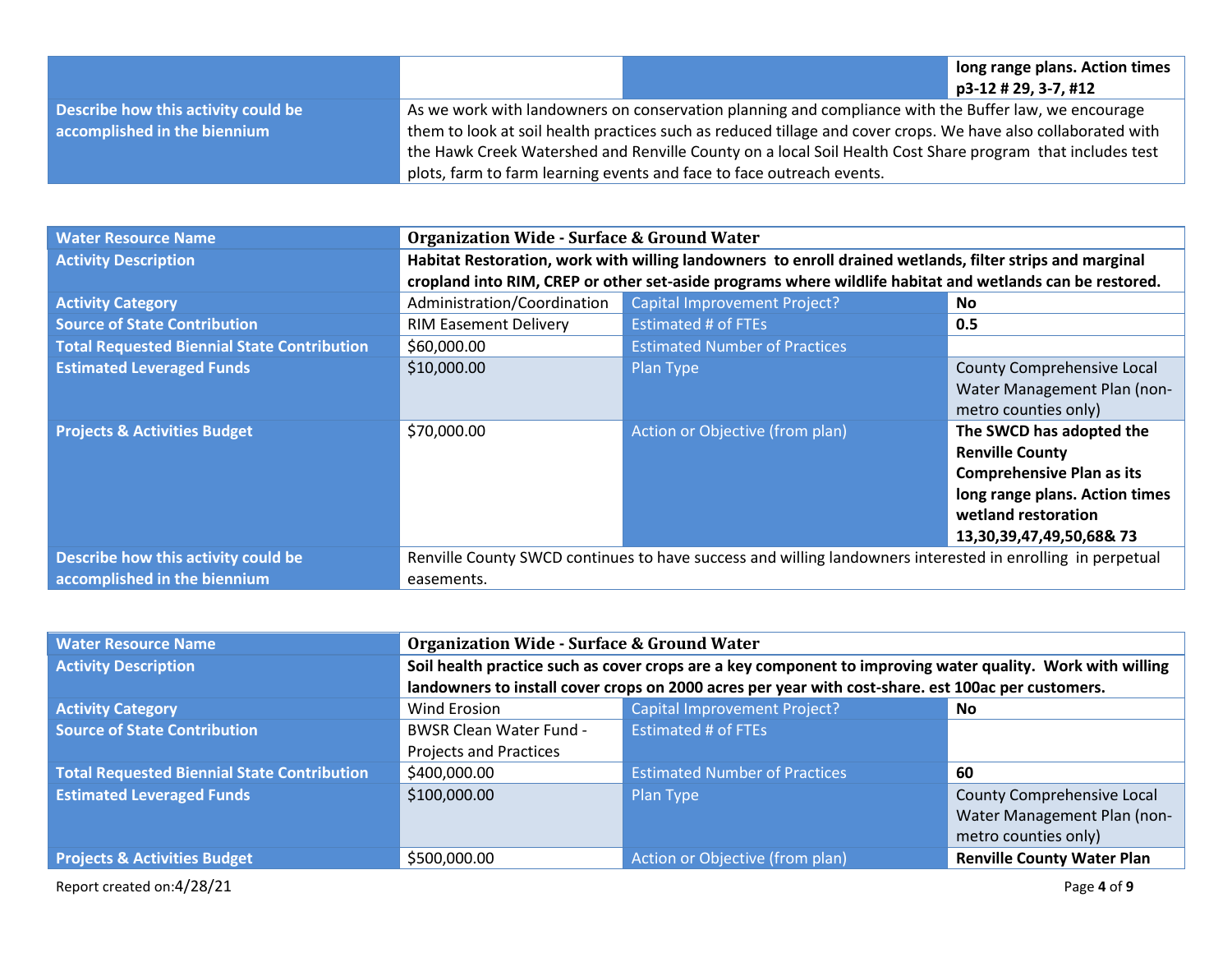|                                     |                                                                                                             |                                                                                                               | adopted as SWCD plan of          |
|-------------------------------------|-------------------------------------------------------------------------------------------------------------|---------------------------------------------------------------------------------------------------------------|----------------------------------|
|                                     |                                                                                                             |                                                                                                               | actions items 11,13,29,35 & 38   |
|                                     |                                                                                                             |                                                                                                               | are applicable to this activity. |
| Describe how this activity could be | SWCD has cover crop demonstration plots and began an annual tour since the fall of 2015. Will continue that |                                                                                                               |                                  |
| accomplished in the biennium        | through the next few years to show soil health improvement as well as network with landowners who are       |                                                                                                               |                                  |
|                                     |                                                                                                             | interested in alterative methods to build soil health. Will do radio, newspaper and social media promotion to |                                  |
|                                     | advertise cost share availability.                                                                          |                                                                                                               |                                  |

| <b>Water Resource Name</b>                                          | <b>Organization Wide - Surface &amp; Ground Water</b>                                                                                                                                                                                                    |                                      |                                                                                                                          |
|---------------------------------------------------------------------|----------------------------------------------------------------------------------------------------------------------------------------------------------------------------------------------------------------------------------------------------------|--------------------------------------|--------------------------------------------------------------------------------------------------------------------------|
| <b>Activity Description</b>                                         | <b>Education and information release</b>                                                                                                                                                                                                                 |                                      |                                                                                                                          |
| <b>Activity Category</b>                                            | Education/Information                                                                                                                                                                                                                                    | Capital Improvement Project?         | No.                                                                                                                      |
| <b>Source of State Contribution</b>                                 | <b>SWCD Local Capacity Funds</b>                                                                                                                                                                                                                         | <b>Estimated # of FTEs</b>           | 0.25                                                                                                                     |
| <b>Total Requested Biennial State Contribution</b>                  | \$50,000.00                                                                                                                                                                                                                                              | <b>Estimated Number of Practices</b> |                                                                                                                          |
| <b>Estimated Leveraged Funds</b>                                    | \$500.00                                                                                                                                                                                                                                                 | Plan Type                            | County Comprehensive Local<br>Water Management Plan (non-<br>metro counties only)                                        |
| <b>Projects &amp; Activities Budget</b>                             | \$50,500.00                                                                                                                                                                                                                                              | Action or Objective (from plan)      | <b>Renville SWCD has adopted</b><br>the County water plan. Action<br>items 35,78,79,80 & 83 pertain<br>to this activity. |
| Describe how this activity could be<br>accomplished in the biennium | Through radio, social media, group meetings, countywide newsletter publications and farm magazines will be<br>used to get information out about conservation practices changes, program updates and other natural<br>resource updates out to the public. |                                      |                                                                                                                          |

| <b>Water Resource Name</b>                         | <b>Organization Wide - Surface &amp; Ground Water</b> |                                      |                                      |
|----------------------------------------------------|-------------------------------------------------------|--------------------------------------|--------------------------------------|
| <b>Activity Description</b>                        | <b>Promote Farm Bill Programs</b>                     |                                      |                                      |
| <b>Activity Category</b>                           | Education/Information                                 | <b>Capital Improvement Project?</b>  | <b>No</b>                            |
| <b>Source of State Contribution</b>                | Farm Bill Assistance                                  | <b>Estimated # of FTEs</b>           |                                      |
| <b>Total Requested Biennial State Contribution</b> | \$112,500.00                                          | <b>Estimated Number of Practices</b> |                                      |
| <b>Estimated Leveraged Funds</b>                   | \$50,000.00                                           | Plan Type                            | County Comprehensive Local           |
|                                                    |                                                       |                                      | Water Management Plan (non-          |
|                                                    |                                                       |                                      | metro counties only)                 |
| <b>Projects &amp; Activities Budget</b>            | \$162,500.00                                          | Action or Objective (from plan)      | The SWCD has adopted the             |
|                                                    |                                                       |                                      | <b>Renville County Comprehensive</b> |
|                                                    |                                                       |                                      | Plan as its long range plans.        |
|                                                    |                                                       |                                      | <b>Action times</b>                  |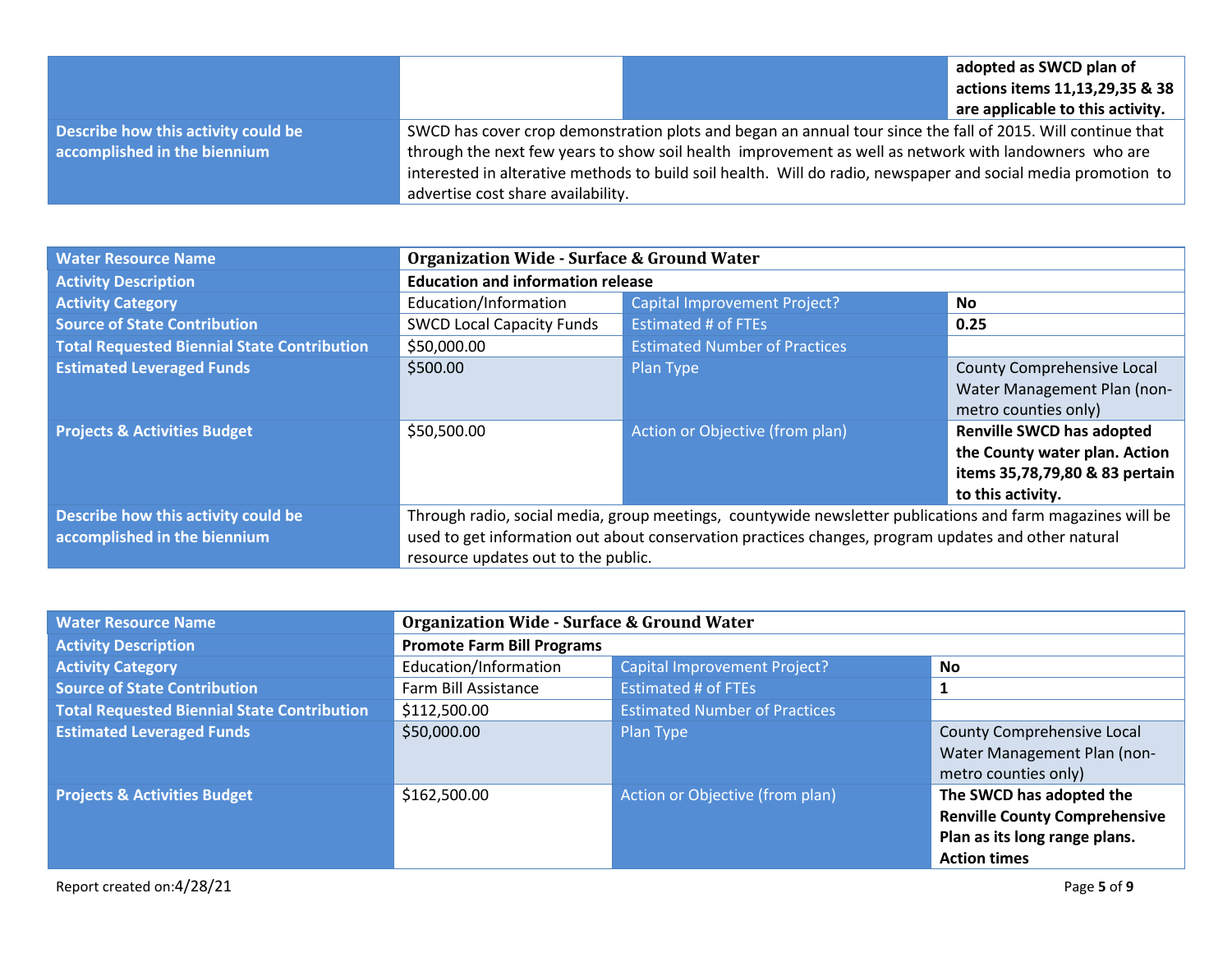|                                     |                                                                                                            | 11.15.29.35.39.47.49.50.57.64.67 |
|-------------------------------------|------------------------------------------------------------------------------------------------------------|----------------------------------|
|                                     |                                                                                                            | & 69.                            |
| Describe how this activity could be | Staff will work with landowners interested in conservation programs that are part of the Federal Farm Bill |                                  |
| accomplished in the biennium        |                                                                                                            |                                  |

| <b>Water Resource Name</b>                                          | <b>Organization Wide - Surface Water</b>                                                                                                                                                                                                                                                                                                                                                                                                                                               |                                      |                                                                                                                                                                                                                            |
|---------------------------------------------------------------------|----------------------------------------------------------------------------------------------------------------------------------------------------------------------------------------------------------------------------------------------------------------------------------------------------------------------------------------------------------------------------------------------------------------------------------------------------------------------------------------|--------------------------------------|----------------------------------------------------------------------------------------------------------------------------------------------------------------------------------------------------------------------------|
| <b>Activity Description</b>                                         | Minnesota Buffer Law education, implementation, compliance and tracking,                                                                                                                                                                                                                                                                                                                                                                                                               |                                      |                                                                                                                                                                                                                            |
| <b>Activity Category</b>                                            | Administration/Coordination                                                                                                                                                                                                                                                                                                                                                                                                                                                            | Capital Improvement Project?         | No.                                                                                                                                                                                                                        |
| <b>Source of State Contribution</b>                                 | <b>Buffer Implementation Funds</b>                                                                                                                                                                                                                                                                                                                                                                                                                                                     | <b>Estimated # of FTEs</b>           | $\mathbf{1}$                                                                                                                                                                                                               |
| <b>Total Requested Biennial State Contribution</b>                  | \$140,000.00                                                                                                                                                                                                                                                                                                                                                                                                                                                                           | <b>Estimated Number of Practices</b> |                                                                                                                                                                                                                            |
| <b>Estimated Leveraged Funds</b>                                    | \$40,000.00                                                                                                                                                                                                                                                                                                                                                                                                                                                                            | Plan Type                            | County Comprehensive Local<br>Water Management Plan (non-<br>metro counties only)                                                                                                                                          |
| <b>Projects &amp; Activities Budget</b>                             | \$180,000.00                                                                                                                                                                                                                                                                                                                                                                                                                                                                           | Action or Objective (from plan)      | <b>Renville County</b><br><b>Comprehensive Water Plan</b><br>adopted as SWCD plan. Action<br>items 29,30,35,36,50,53, to<br>provide technical assistance<br>for the management and<br>enchantments of drainage<br>systems. |
| Describe how this activity could be<br>accomplished in the biennium | SWCD staff will need to work with landowners to plan, install and verify buffer installation is compliant and<br>continues to maintain compliance. Buffer installation has began, Renville county has nearly 800 miles of<br>public drainage ditch that will need buffers installed. We will work with landowners on multiple scenarios<br>including alternative practices, CRP, CREP III, Buffer cost share, county redetermination easements, and<br>general advice on installation. |                                      |                                                                                                                                                                                                                            |

| <b>Water Resource Name</b>                         | <b>Organization Wide - Surface &amp; Ground Water</b>         |                                                          |                                  |
|----------------------------------------------------|---------------------------------------------------------------|----------------------------------------------------------|----------------------------------|
| <b>Activity Description</b>                        | Easement applications, processing and practice implementation |                                                          |                                  |
| <b>Activity Category</b>                           |                                                               | Administration/Coordination Capital Improvement Project? | No                               |
| <b>Source of State Contribution</b>                | <b>RIM Easement</b>                                           | <b>Estimated # of FTEs</b>                               | 0.75                             |
|                                                    | Implementation                                                |                                                          |                                  |
| <b>Total Requested Biennial State Contribution</b> | \$75,000.00                                                   | <b>Estimated Number of Practices</b>                     |                                  |
| <b>Estimated Leveraged Funds</b>                   | \$0.00                                                        | Plan Type                                                | County Comprehensive Local Water |
|                                                    |                                                               |                                                          | Management Plan (non-metro       |
|                                                    |                                                               |                                                          | counties only)                   |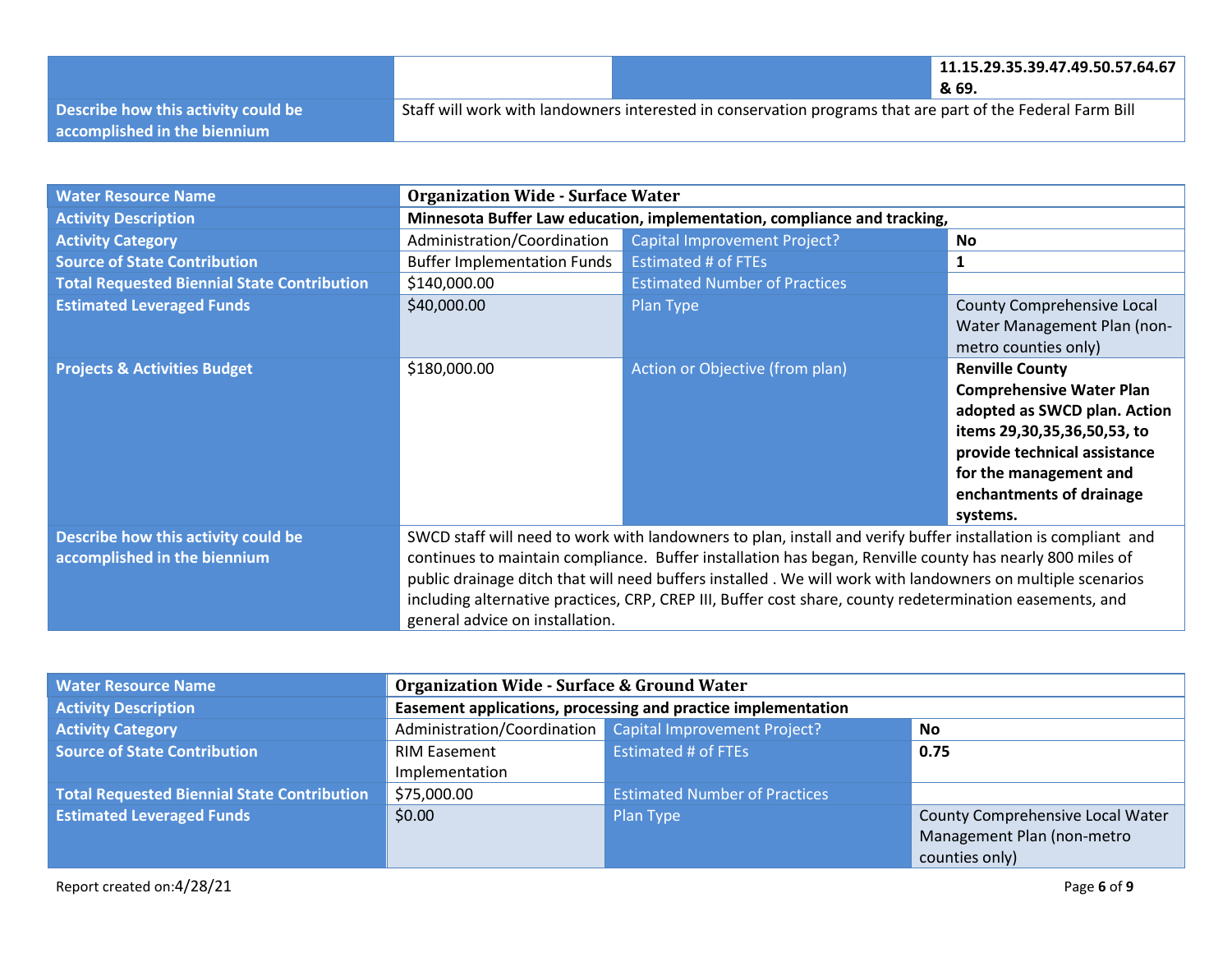| <b>Projects &amp; Activities Budget</b>                             | \$75,000.00                                                                                                                                                                                                                                                             | Action or Objective (from plan) | <b>Renville county Comprehensive</b><br><b>Local Water Management Plan</b><br><b>Action steps</b><br>11, 13, 15, 30, 39, 47, 49, 50, 57, 64, 67, 68<br>& 69 |
|---------------------------------------------------------------------|-------------------------------------------------------------------------------------------------------------------------------------------------------------------------------------------------------------------------------------------------------------------------|---------------------------------|-------------------------------------------------------------------------------------------------------------------------------------------------------------|
| Describe how this activity could be<br>accomplished in the biennium | Sufficient staff time will allow for timely application and easement processing while enabling staff to work with<br>landowners, BWSR and contractors to complete CREP & RIM projects. This position will also assist with ongoing<br>management of existing easements. |                                 |                                                                                                                                                             |

| <b>Water Resource Name</b>                         | <b>Organization Wide - Surface &amp; Ground Water</b>                                                     |                                                                                                           |                                                                                                                  |  |
|----------------------------------------------------|-----------------------------------------------------------------------------------------------------------|-----------------------------------------------------------------------------------------------------------|------------------------------------------------------------------------------------------------------------------|--|
| <b>Activity Description</b>                        | Staff for planning and administration of SWCD programs and priorities. Includes the necessary workload of |                                                                                                           |                                                                                                                  |  |
|                                                    |                                                                                                           | staff development and supervision, projects review/planning and grant writing, collaboration with partner |                                                                                                                  |  |
|                                                    |                                                                                                           |                                                                                                           | agencies including DNR, BWSR, USFWS, Renville County administration, environmental services, county water        |  |
|                                                    |                                                                                                           |                                                                                                           | planning staff, other SWCD offices, budgeting and all the activities that keep the SWCD viable and visible both  |  |
|                                                    | locally and statewide.                                                                                    |                                                                                                           |                                                                                                                  |  |
| <b>Activity Category</b>                           | Administration/Coordination                                                                               | <b>Capital Improvement Project?</b>                                                                       | <b>No</b>                                                                                                        |  |
| <b>Source of State Contribution</b>                | <b>SWCD Conservation Delivery</b>                                                                         | <b>Estimated # of FTEs</b>                                                                                | 1                                                                                                                |  |
| <b>Total Requested Biennial State Contribution</b> | \$200,000.00                                                                                              | <b>Estimated Number of Practices</b>                                                                      |                                                                                                                  |  |
| <b>Estimated Leveraged Funds</b>                   | \$28,800.00                                                                                               | Plan Type                                                                                                 | County Comprehensive Local Water                                                                                 |  |
|                                                    |                                                                                                           |                                                                                                           | Management Plan (non-metro counties                                                                              |  |
|                                                    |                                                                                                           |                                                                                                           | only)                                                                                                            |  |
| <b>Projects &amp; Activities Budget</b>            | \$228,800.00                                                                                              | Action or Objective (from plan)                                                                           | <b>Renville county Comprehensive Local</b>                                                                       |  |
|                                                    |                                                                                                           |                                                                                                           | <b>Water Management Plan Action steps</b>                                                                        |  |
|                                                    |                                                                                                           |                                                                                                           | 11, 12, 13, 16, 20, 29, 36, 45, 47, 51, 57, 61, 69                                                               |  |
|                                                    |                                                                                                           |                                                                                                           | to provide educational, technical and                                                                            |  |
|                                                    |                                                                                                           |                                                                                                           | financial assistance as available to                                                                             |  |
|                                                    |                                                                                                           |                                                                                                           | landowners and communities for the                                                                               |  |
|                                                    |                                                                                                           |                                                                                                           | implementation of BMP's                                                                                          |  |
| Describe how this activity could be                |                                                                                                           |                                                                                                           | These funds will cover salary and benefits of staff implementing local conservation through administrative work. |  |
| accomplished in the biennium                       |                                                                                                           |                                                                                                           |                                                                                                                  |  |

| <b>Water Resource Name</b>  | <b>Organization Wide - Surface &amp; Ground Water</b>                                               |
|-----------------------------|-----------------------------------------------------------------------------------------------------|
| <b>Activity Description</b> | Easement maintenance and implementation. Staff time for inspection of the over 500 conservation     |
|                             | easements in the county as well as working with owners on easement maintenance and enhancements.    |
|                             | Assist BWSR Engineering staff, landowners and contractors on identifying & implementing corrective  |
|                             | actions, such as habitat improvements, hydrology alternations, prescribed grazing and haying plans. |